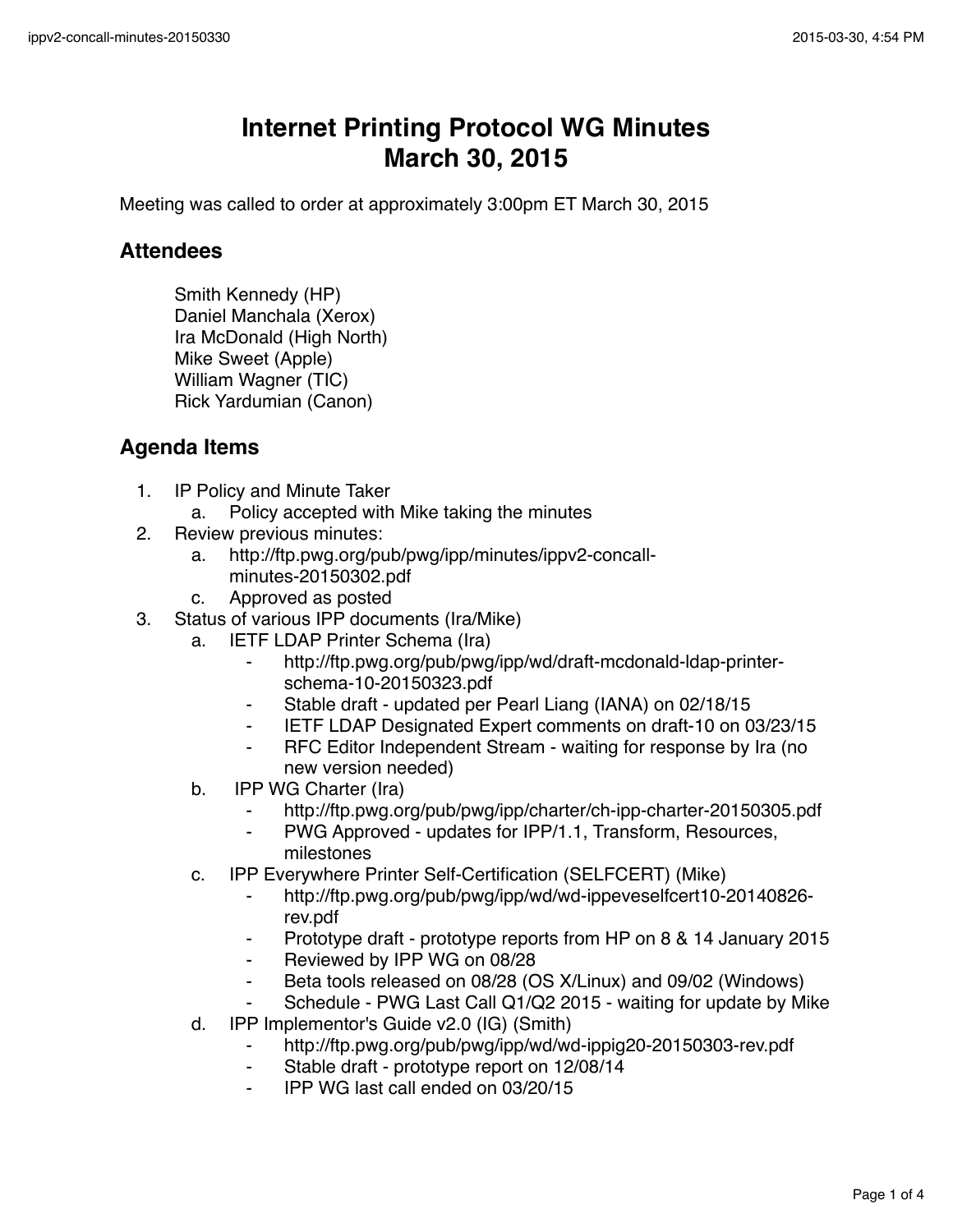- Schedule PWG Last Call Q2 2015
- Action: Ira to post PWG Last Call of IPP IG to span April 2015 PWG F2F
- 4. IPP Shared Infrastructure Extensions (INFRA) (Mike)
	- a. http://ftp.pwg.org/pub/pwg/ipp/wd/wd-ippinfra10-20141118-rev.pdf
	- b. Stable draft prototype report at PWG F2F in November
	- c. PWG Last Call extended to 03/09 10 responses, quorum achieved
	- d. Schedule review PWG LC comments PWG Formal Vote Q1/Q2 2015 waiting for update by Mike
	- e. Did not review LC comments
	- f. Comments from discussion
		- ⁃ IPP Infrastructure Printers are inherently spooling services
		- ⁃ Add definition of Spooling Service from System Service spec
		- ⁃ Check protocol role references
		- ⁃ Double check that FaxOut is mentioned, Scan is out-of-scope
		- Pull JDFMAP I18N and security considerations
- 5. IPP System Service (Mike/Ira)
	- a. http://ftp.pwg.org/pub/pwg/ipp/wd/wd-ippsystem10-20150315-rev.pdf
	- b. Interim draft need to add operation details
	- c. Reviewed by IPP WG on 11/04/14, 11/17/14, 01/19/15, and 02/03/15
	- d. Schedule Prototype draft in Q3/Q4 2015
	- e. Abstract:
		- Change  $[REF\# \# \#]$  to  $(REF\# \# \#)$
		- ⁃ Change "Cloud Imaging services" to "Cloud Imaging Systems"
		- Also check the introduction
	- f. Section 1:
		- ⁃ Make sure we include reference to Cloud Imaging Model, include/ cut+paste from abstract
	- g. Section 1.1:
		- ⁃ "Protocol Endpoints" defined term
		- ⁃ Make it clear that the returned printer-uri is for the default printer object and not the system service
	- h. Section 2.2:
		- ⁃ Add references to IPP INFRA
		- ⁃ Look at recent IPP specs to decide whether we do "IPP Foo" or just "Foo".
		- ⁃ Add Printer (or IPP Printer) for job-based services
		- Add Infrastructure System definition
		- Expand Proxy definition to include talking to an Infrastructure System service to register the local System and get back Infrastructure Printer URIs...
	- i. Section 2.3:
		- Add "Protocol Endpoint" term, include mention of URI resource path being used to address a particular endpoint
	- j. Section 3.1:
		- Line 320: semi-colon at end of line
	- k. Separate Create-Resource into separate Create-Resource and Send/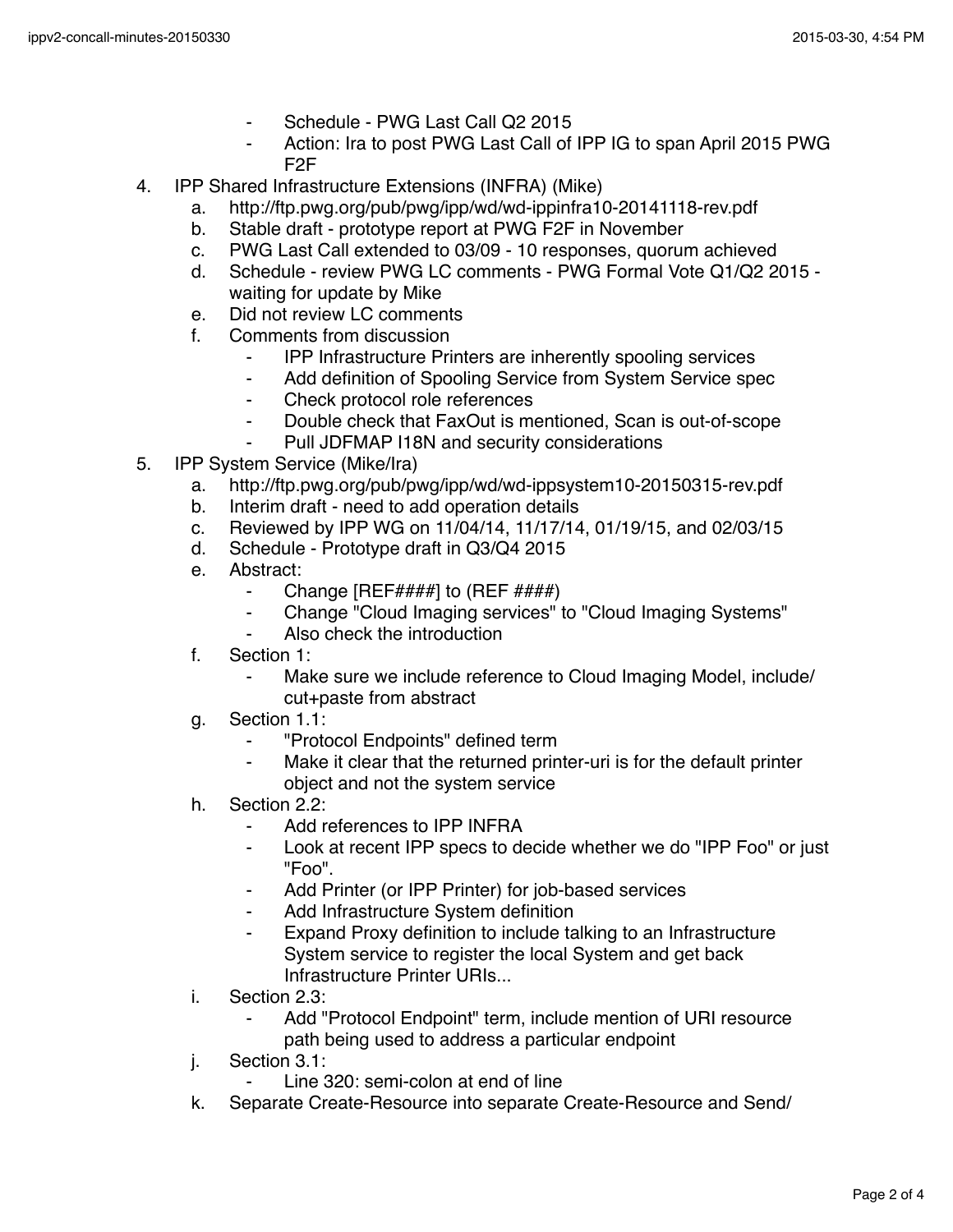Upload-Resource operations

- Allows us to provide nonces for hashing/signing resources that are uploaded
- Makes it match up with Create/Send pattern in job services
- Include rationale for omitted System/Resource operations
- l. Table 1:
	- ⁃ Make owner-uri conditionally required with a note
	- Note for owner-uri makes it required for systems implementing the Set-System-Attributes and Register-System operations, for security tickets, etc. Not needed for low-end printers, but definitely for big iron/cloud services that are managed. Talk about it being an email URI, etc.
- m. Require owner-uri and owner-vcard to be updated together
	- Also talk about multiple owners, do we want "owner-uris" and "owner-vcards" 1setOf attributes?
	- **ACLs**
	- Etc.
- n. Table 3:
	- Just add Create-System-Subscriptions operation, Cancel, Renew, and Get are generic operations
	- Add Get-Printer-Attributes
		- Add Create-Resource-Subscriptions operation
			- To audit uploads of firmware, etc. resources
- o. Section 8.1: Drop "Create-Subscription" from title
- p. Section 10:
	- Add subsection for Infrastructure Systems (to catch Register/ Deregister-System operation requirements)
- q. Section 11:
	- Update boilerplate from JDFMAP
- r. Section 12:
	- ⁃ Update from JDFMAP Unicode string considerations
- s. References:
	- Add IPP INFRA reference (normative)
	- Add IDS Model and IAA references (informative to current work in progress)
	- Add Unicode references from JDFMAP
- u. Global: Replace "System Control Service" with "System Service" (but not for PWG SM services)
- 6. Discuss HP IPP Job Password Constraints Proposal (Smith)
	- a. See email discussions
	- b. Reviewed at PWG F2F on 02/04
	- c. Proposal from Mike:
		- job-password-policy-configured (type2 keyword) with named policies (see mailing list archives) and job-password-policysupported (1setOf type2 keyword) for list of supported policies
		- job-password-minimum-length (integer) for minimum length
	- d. Continue discussion of job password constraints on the IPP mailing list